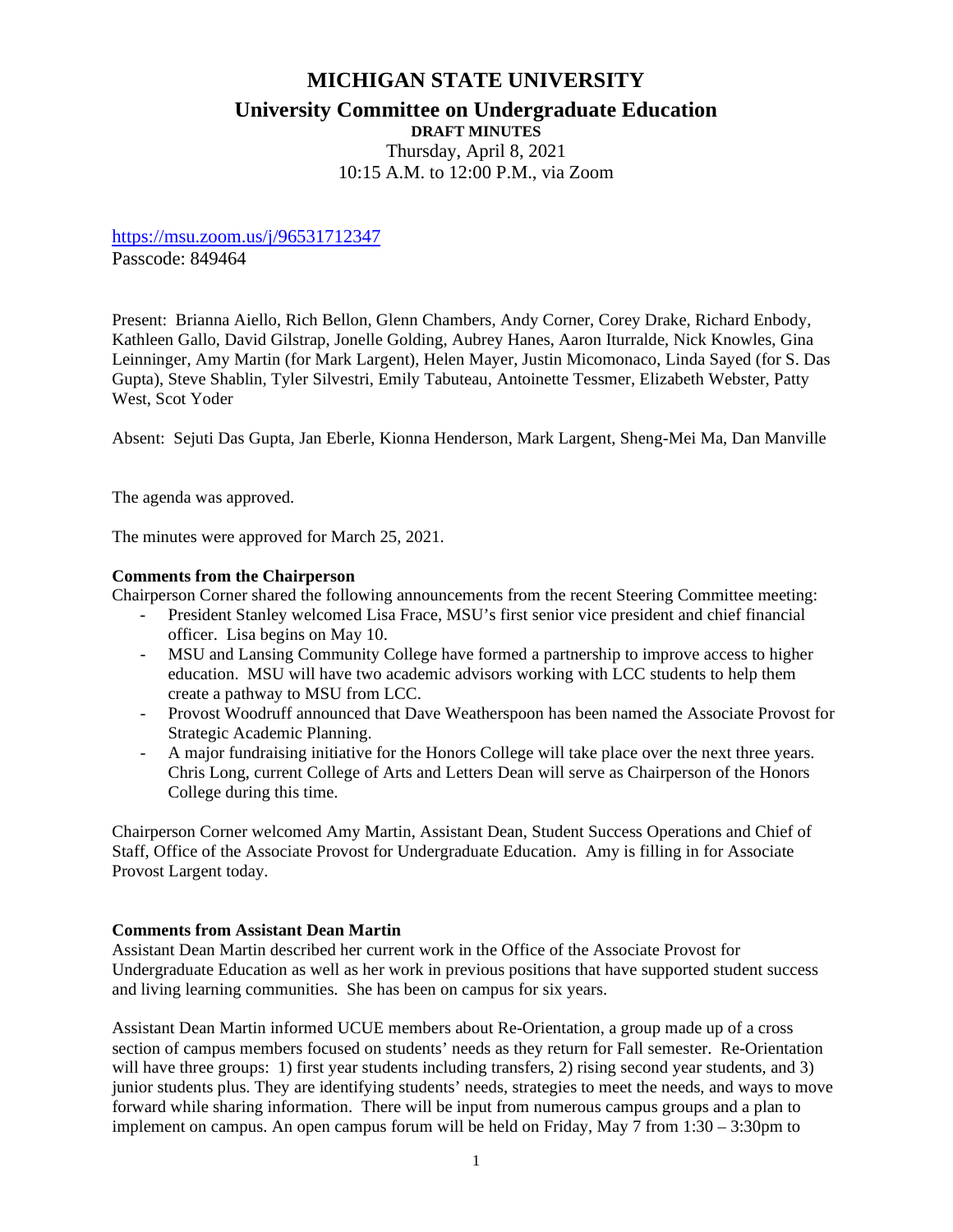discuss findings of the three groups. All are invited. Assistant Dean Martin will forward Zoom information for the May 7 event.

Assistant Dean Martin updated UCUE members about the search for a new Dean of Students. The search committee is in the process of virtually interviewing 15 applicants and hopes to narrow down the applicants to three or four to interview the week of May 4.

**Request for a Moratorium on Admission to the Bachelor of Arts Degree in Media and Information** (Action Item)

Ann Hoffman, Assistant Dean, College of Communication Arts & Sciences

The committee granted voice to Assistant Dean Hoffman.

Assistant Dean Hoffman is requesting the BA be put into moratorium for five years, effective summer, 2021. Students who are coming to orientation who have signed up for the Media and Information BA will be directed into one of the three areas of media and information they were interested in which include Digital Storytelling, Games, or Information Science. The department will request a discontinuance at a later date.

Voice was removed from Assistant Dean Hoffman.

The following motion passed unanimously.

*The University Committee on Undergraduate Education duly considered and endorsed the request for a Moratorium on Admission to the Bachelor of Arts Degree in Media and Information.*

**Moratorium Date Change and Reinstatement of AFNRE Additional Endorsement** (Action Item) Mike Everett, Dept. of Community Sustainability, College of Agriculture and Natural Resources

The committee granted voice to Dr. Everett.

Dr. Everett stated the department would like to change the end date of the current moratorium from fall, 2022 to spring 2022. A team has been working together designing a curriculum for the additional endorsement.

Voice was removed from Dr. Everett.

The following motion passed unanimously.

### *The University Committee on Undergraduate Education duly considered and endorsed the Moratorium Date Change and Reinstatement of AFNRE Additional Endorsement.*

**Request for a New Forestry Coordinate Major in Lyman Briggs College** (Action Item) Anne Slavin, Lyman Briggs College

The committee granted voice to Anne Slavin.

Dr. Slavin shared a slide indicating the reasons for a partnership between Lyman Briggs College and Forestry to create a Forestry coordinate major. This coordinate major will allow for Lyman Briggs students to have hand-on learning experiences with Forestry's field-studies-based curriculum. Also, the nation is facing a shortage of forestry graduates who are trained to seek solutions that affect everyday